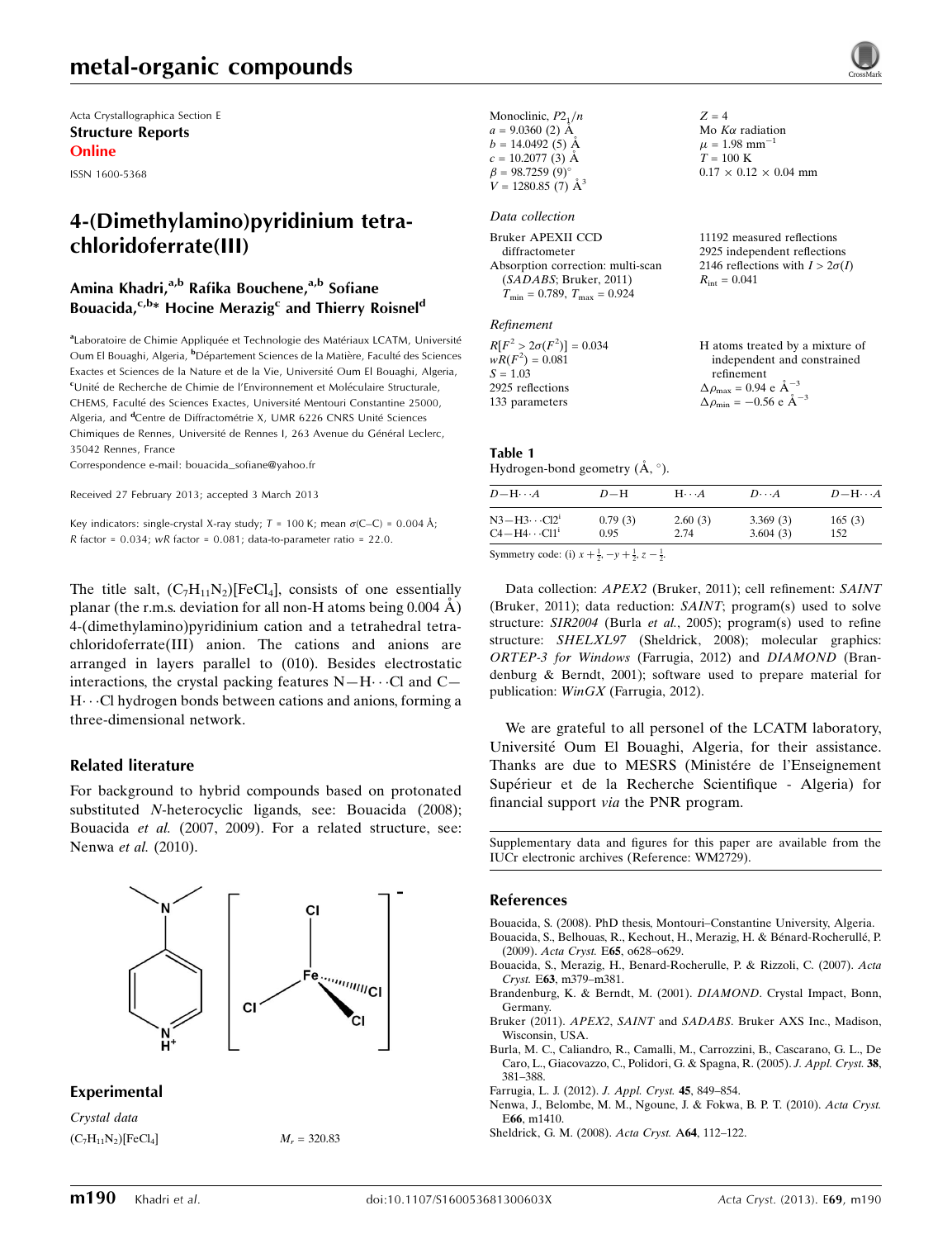# **supporting information**

*Acta Cryst.* (2013). E**69**, m190 [doi:10.1107/S160053681300603X]

# **4-(Dimethylamino)pyridinium tetrachloridoferrate(III)**

### **Amina Khadri, Rafika Bouchene, Sofiane Bouacida, Hocine Merazig and Thierry Roisnel**

#### **S1. Comment**

In the course of previuos studies on intermolecular hydrogen-bonding interactions in transition metal hybrid complexes with *N*-heterocyclic ligands (Bouacida, 2008; Bouacida *et al.*, 2007, 2009), we report here on synthesis and structural characterization of a new organic/inorganic hybrid, involving Fe(III) and 4-(dimethylamino)pyridine,  $(C_7H_{11}N_2)^+$ [FeCl<sub>4</sub>], (I). The molecular geometry of the constituents and the atom-numbering scheme of (I) are shown in Fig. 1.

The asymmetric unit of (I) consists of tetrahedral [FeCl<sub>4</sub>] anions and one protoned 4-(dimethylamino)pyridine cation that is essentially planar; its r.m.s. deviation for all non-H atoms is  $0.0043 \text{ Å}$ , with a maximum deviation from the mean plane of -0.0094 (2) Å for the C4 atom. The packing of the ionic entities is realized by alternating layers of cations and anions parallel to (010) whereby the dimethylaminopyridinium molecules are oriented in a zig-zag fashion parallel to the (210) and  $(210)$  planes, respectively (Fig. 2). The crystal packing is stabilized by N—H…Cl and C—H…Cl hydrogen bonds involving the chloride atoms of the anions as acceptors (Table 1, Fig. 3). All these interactions link the layers together, forming a three-dimensional network and reinforcing the cohesion of the ionic structure.

A similar complex with a 4-(dimethylamino)pyridinium cation but a different metal-based anion, *viz.*  $(C_7H_{11}N_2)^+$ [Cr(C<sub>2</sub>O<sub>4</sub>)<sub>2</sub>(H<sub>2</sub>O)<sub>2</sub>], has been reported recently (Nenwa *et al.*, 2010).

#### **S2. Experimental**

4-(dimethylamino)pyridine and iron(III) chloride hexahydrate were mixed in an equimolar ratio in acidified water (HCl, 37%wt). The solution was kept at room temperature for ten days after which crystals suitable for X-ray diffraction could be isolated.

#### **S3. Refinement**

H atoms were localized from Fourier maps but introduced in calculated positions and treated as riding on their parent C atoms with C—H = 0.98 Å (methyl) or C—H = 0.95 Å (aromatic), and with  $U_{iso}(H) = 1.2 U_{eq}(C_{\text{av}})$ and  $U_{iso}(H) = 1.5$  $U_{eq}(C_{\text{methyl}})$ . H3 attached to the pyridinium N atom was refined without constraints.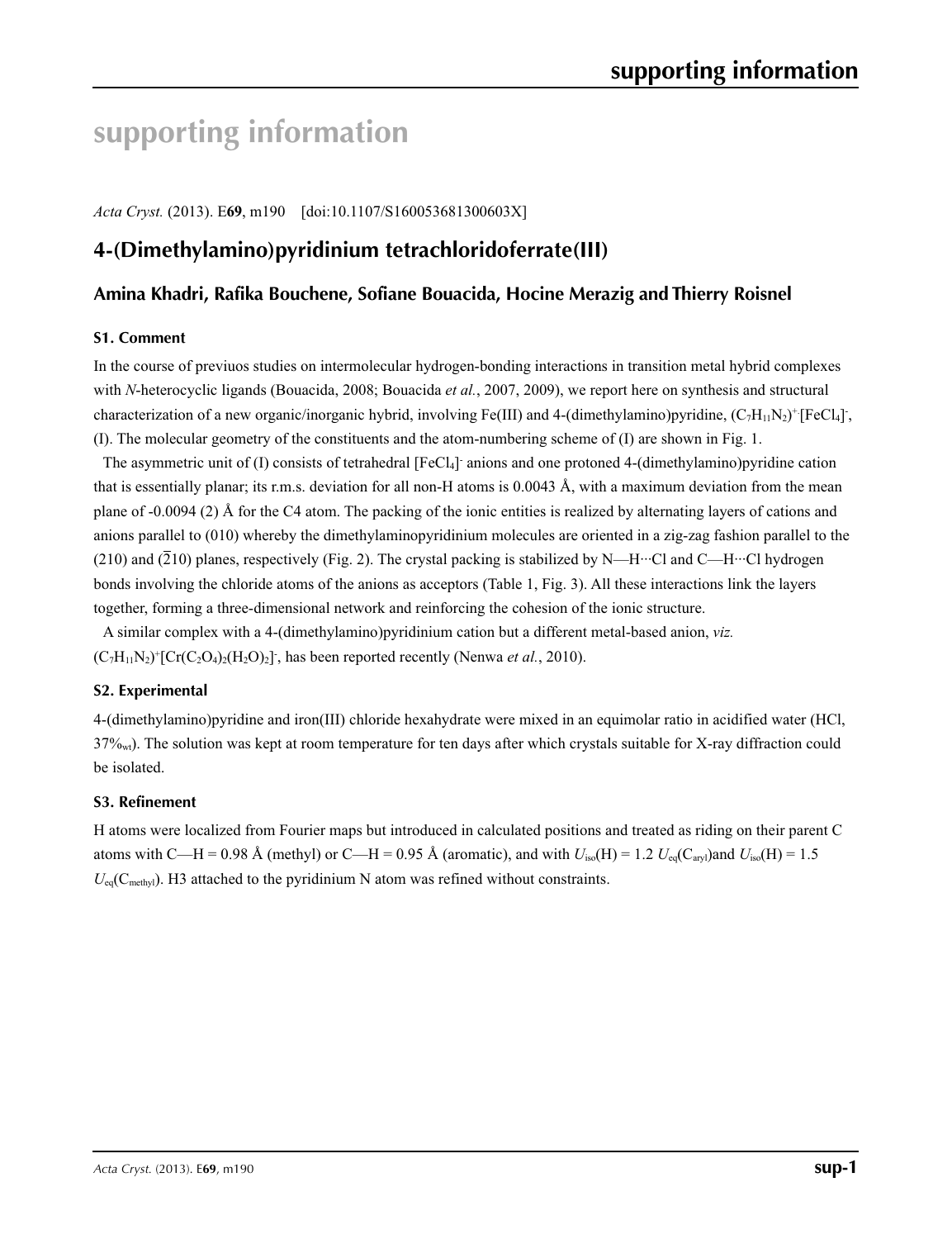

## **Figure 1**

The asymmetric unit of (I) with the atom-labelling scheme. Displacement ellipsoids are drawn at the 50% probability level. H atoms are represented as small spheres of arbitrary radii.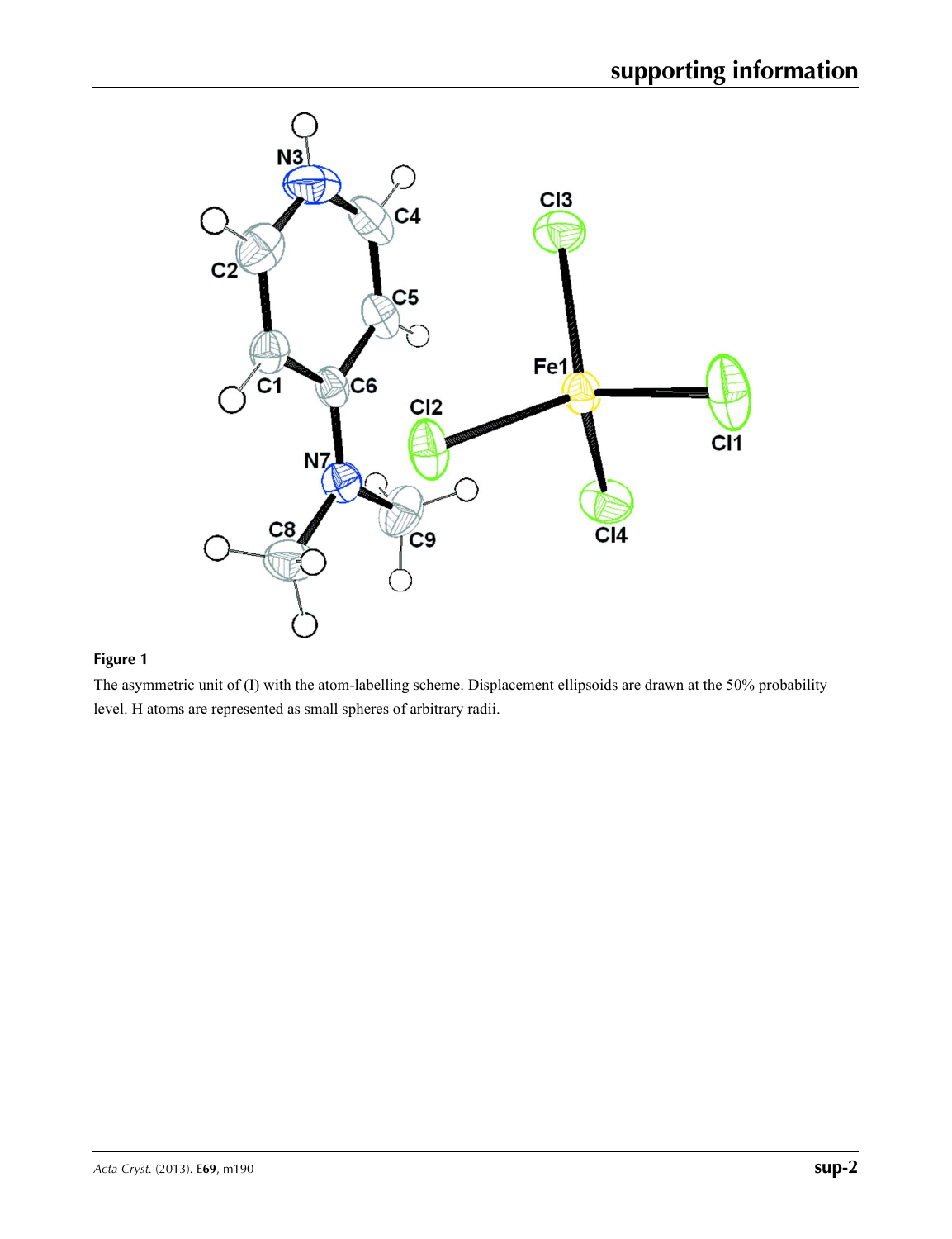

# **Figure 2**

Packing diagram viewed along [001] showing alterning layers of 4-(dimethylamino)pyridinium cations and [FeCl<sub>4</sub>] tetrahedraparallel to (010).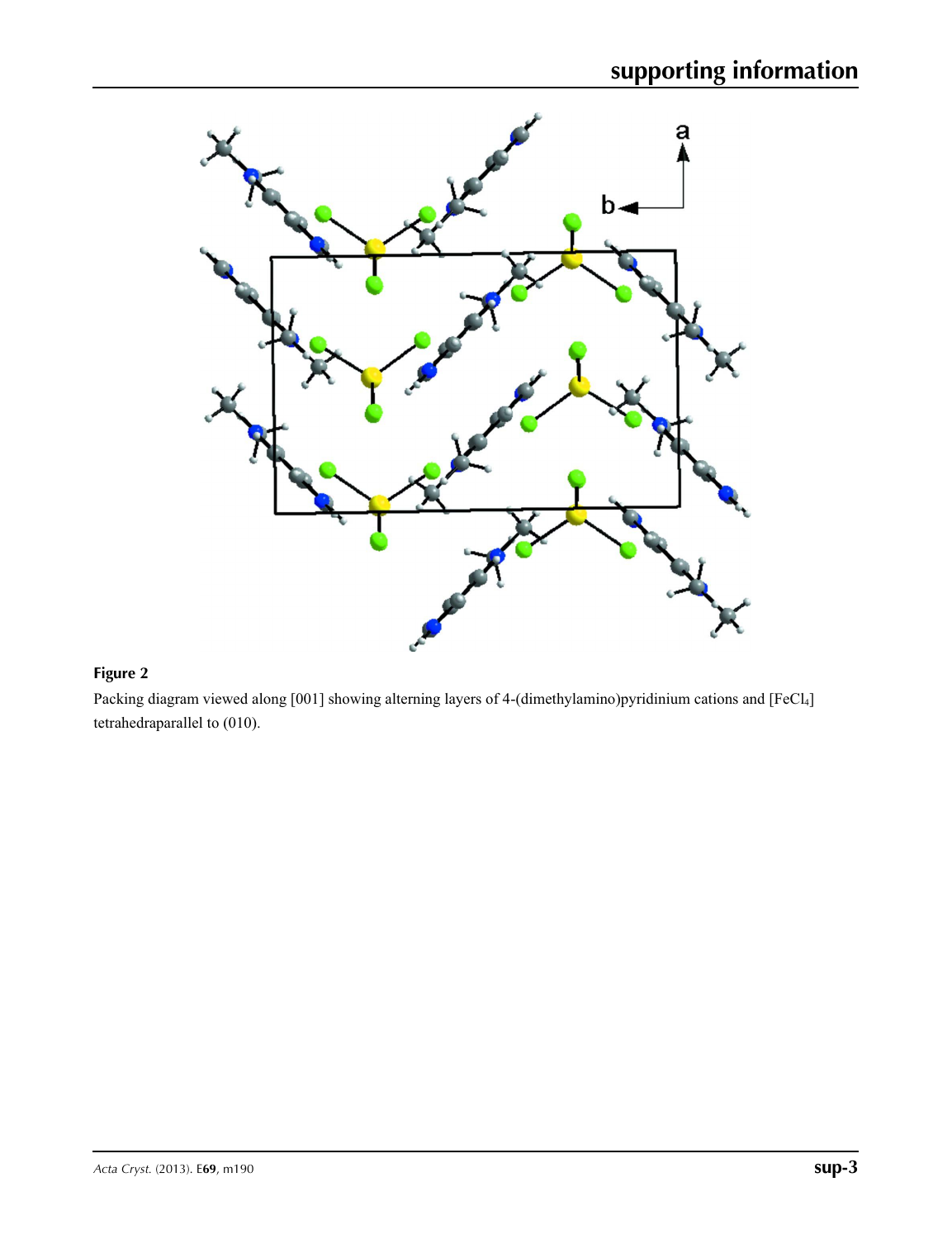

## **Figure 3**

Packing diagram viewed along [100] showing N—H···Cl and C—H···Cl hydrogen-bonding interactions as dashed lines.

## **4-(Dimethylamino)pyridinium tetrachloridoferrate(III)**

| Crystal data                           |                                                                         |
|----------------------------------------|-------------------------------------------------------------------------|
| $(C_7H_{11}N_2)[FeCl_4]$               | $F(000) = 644$                                                          |
| $M_r = 320.83$                         | $D_x = 1.664$ Mg m <sup>-3</sup>                                        |
| Monoclinic, $P2_1/n$                   | Mo Ka radiation, $\lambda = 0.71073$ Å                                  |
| Hall symbol: -P 2yn                    | Cell parameters from 2278 reflections                                   |
| $a = 9.0360(2)$ Å                      | $\theta$ = 2.9–26.5°                                                    |
| $b = 14.0492(5)$ Å                     | $\mu = 1.98$ mm <sup>-1</sup>                                           |
| $c = 10.2077(3)$ Å                     | $T = 100 \text{ K}$                                                     |
| $\beta$ = 98.7259 (9)°                 | Plate, orange                                                           |
| $V = 1280.85(7)$ Å <sup>3</sup>        | $0.17 \times 0.12 \times 0.04$ mm                                       |
| $Z=4$                                  |                                                                         |
| Data collection                        |                                                                         |
| Bruker APEXII CCD                      | 11192 measured reflections                                              |
| diffractometer                         | 2925 independent reflections                                            |
| Radiation source: sealed tube          | 2146 reflections with $I > 2\sigma(I)$                                  |
| Graphite monochromator                 | $R_{\rm int} = 0.041$                                                   |
| $\varphi$ and $\omega$ scans           | $\theta_{\text{max}} = 27.5^{\circ}, \theta_{\text{min}} = 2.5^{\circ}$ |
| Absorption correction: multi-scan      | $h = -8 \rightarrow 11$                                                 |
| (SADABS; Bruker, 2011)                 | $k = -18 \rightarrow 18$                                                |
| $T_{\min}$ = 0.789, $T_{\max}$ = 0.924 | $l = -13 \rightarrow 13$                                                |
|                                        |                                                                         |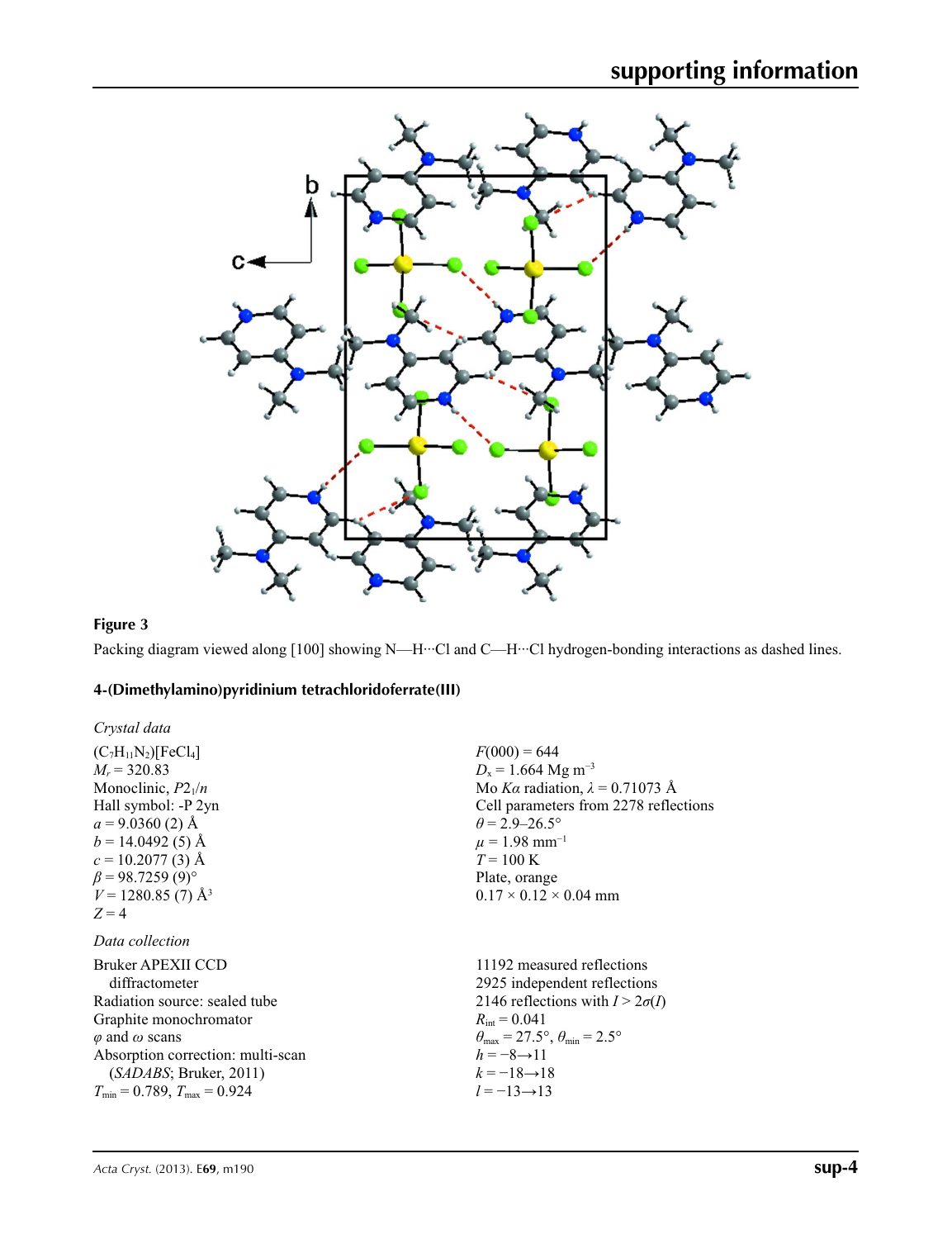*Refinement*

| Secondary atom site location: difference Fourier   |
|----------------------------------------------------|
| map                                                |
| Hydrogen site location: inferred from              |
| neighbouring sites                                 |
| H atoms treated by a mixture of independent        |
| and constrained refinement                         |
| $w = 1/[\sigma^2(F_0^2) + (0.0258P)^2 + 0.6542P]$  |
| where $P = (F_0^2 + 2F_c^2)/3$                     |
| $(\Delta/\sigma)_{\text{max}} = 0.001$             |
| $\Delta\rho_{\text{max}} = 0.94$ e Å <sup>-3</sup> |
| $\Delta\rho_{\rm min} = -0.56$ e Å <sup>-3</sup>   |
|                                                    |

#### *Special details*

**Geometry**. All e.s.d.'s (except the e.s.d. in the dihedral angle between two l.s. planes) are estimated using the full covariance matrix. The cell e.s.d.'s are taken into account individually in the estimation of e.s.d.'s in distances, angles and torsion angles; correlations between e.s.d.'s in cell parameters are only used when they are defined by crystal symmetry. An approximate (isotropic) treatment of cell e.s.d.'s is used for estimating e.s.d.'s involving l.s. planes.

**Refinement**. Refinement of  $F^2$  against ALL reflections. The weighted R-factor wR and goodness of fit *S* are based on  $F^2$ , conventional *R*-factors *R* are based on *F*, with *F* set to zero for negative  $F^2$ . The threshold expression of  $F^2 > \sigma(F^2)$  is used only for calculating *R*-factors(gt) *etc*. and is not relevant to the choice of reflections for refinement. *R*-factors based on *F*<sup>2</sup> are statistically about twice as large as those based on *F*, and *R*- factors based on ALL data will be even larger.

*Fractional atomic coordinates and isotropic or equivalent isotropic displacement parameters (Å<sup>2</sup>)* 

|                  | $\boldsymbol{\chi}$ | $\mathcal{Y}$ | $\boldsymbol{z}$ | $U_{\rm iso}*/U_{\rm eq}$ |  |
|------------------|---------------------|---------------|------------------|---------------------------|--|
| Fe1              | $-0.02427(4)$       | 0.25669(2)    | 0.72252(3)       | 0.02371(11)               |  |
| C11              | $-0.16650(8)$       | 0.13001(5)    | 0.71136(7)       | 0.0449(2)                 |  |
| Cl2              | 0.11905(7)          | 0.25489(4)    | 0.91821(6)       | 0.03315(17)               |  |
| Cl <sub>3</sub>  | 0.11063(8)          | 0.25245(5)    | 0.56193(7)       | 0.03676(18)               |  |
| C14              | $-0.15646(8)$       | 0.38804(5)    | 0.70930(7)       | 0.03842(18)               |  |
| C <sub>1</sub>   | 0.3730(3)           | 0.42873(17)   | 0.8197(3)        | 0.0281(6)                 |  |
| H1               | 0.381               | 0.4214        | 0.913            | $0.034*$                  |  |
| C <sub>2</sub>   | 0.4618(3)           | 0.37690(19)   | 0.7516(3)        | 0.0374(7)                 |  |
| H2               | 0.5322              | 0.3338        | 0.7976           | $0.045*$                  |  |
| N <sub>3</sub>   | 0.4513(3)           | 0.38586(19)   | 0.6189(3)        | 0.0445(7)                 |  |
| H <sub>3</sub>   | 0.506(4)            | 0.355(2)      | 0.582(3)         | $0.059(11)*$              |  |
| C <sub>4</sub>   | 0.3518(3)           | 0.4461(2)     | 0.5506(3)        | 0.0417(7)                 |  |
| H <sub>4</sub>   | 0.3453              | 0.4501        | 0.457            | $0.05*$                   |  |
| C <sub>5</sub>   | 0.2614(3)           | 0.50068(19)   | 0.6130(3)        | 0.0331(6)                 |  |
| H <sub>5</sub>   | 0.1935              | 0.5436        | 0.5635           | $0.04*$                   |  |
| C6               | 0.2677(3)           | 0.49407(17)   | 0.7526(2)        | 0.0260(6)                 |  |
| N7               | 0.1790(2)           | 0.54643(15)   | 0.8167(2)        | 0.0305(5)                 |  |
| C8               | 0.1866(3)           | 0.5381(2)     | 0.9603(3)        | 0.0407(7)                 |  |
| H <sub>8</sub> A | 0.1606              | 0.4731        | 0.9829           | $0.061*$                  |  |
| H8B              | 0.116               | 0.5829        | 0.9908           | $0.061*$                  |  |
| H8C              | 0.2884              | 0.5529        | 1.0036           | $0.061*$                  |  |
| C9               | 0.0706(3)           | 0.6131(2)     | 0.7463(3)        | 0.0448(8)                 |  |
| H <sub>9</sub> A | 0.1236              | 0.6617        | 0.7024           | $0.067*$                  |  |
| H9B              | 0.0143              | 0.6437        | 0.8095           | $0.067*$                  |  |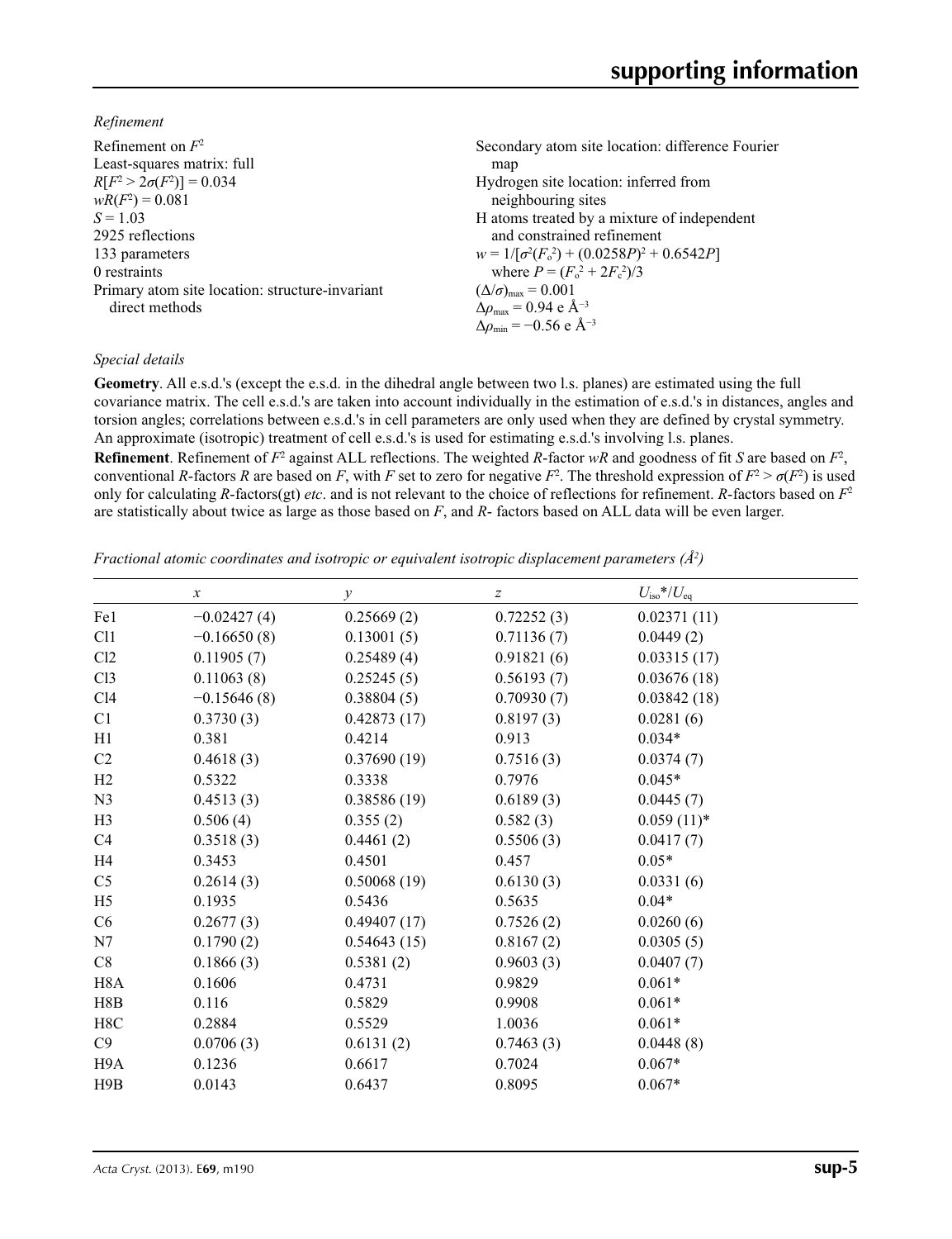# **supporting information**

| H9C             | 0.0013                                 |            | 0.5786      | 0.6797         | $0.067*$     |               |  |
|-----------------|----------------------------------------|------------|-------------|----------------|--------------|---------------|--|
|                 | Atomic displacement parameters $(A^2)$ |            |             |                |              |               |  |
|                 | $U^{11}$                               | $U^{22}$   | $U^{33}$    | $U^{12}$       | $U^{13}$     | $U^{23}$      |  |
| Fe1             | 0.0239(2)                              | 0.0260(2)  | 0.02024(19) | $-0.00208(14)$ | 0.00016(14)  | 0.00140(15)   |  |
| C <sub>11</sub> | 0.0505(4)                              | 0.0485(4)  | 0.0315(4)   | $-0.0268(3)$   | $-0.0077(3)$ | 0.0074(3)     |  |
| Cl <sub>2</sub> | 0.0327(3)                              | 0.0370(4)  | 0.0261(3)   | $-0.0089(3)$   | $-0.0072(3)$ | 0.0047(3)     |  |
| Cl <sub>3</sub> | 0.0380(4)                              | 0.0417(4)  | 0.0330(4)   | $-0.0003(3)$   | 0.0131(3)    | $-0.0032(3)$  |  |
| C14             | 0.0419(4)                              | 0.0406(4)  | 0.0322(4)   | 0.0157(3)      | 0.0035(3)    | 0.0016(3)     |  |
| C1              | 0.0269(13)                             | 0.0283(14) | 0.0287(14)  | $-0.0048(11)$  | 0.0035(11)   | 0.0028(11)    |  |
| C <sub>2</sub>  | 0.0331(15)                             | 0.0305(15) | 0.050(2)    | $-0.0057(12)$  | 0.0092(13)   | 0.0032(13)    |  |
| N <sub>3</sub>  | 0.0481(16)                             | 0.0367(15) | 0.0554(18)  | $-0.0106(12)$  | 0.0295(14)   | $-0.0140(13)$ |  |
| C <sub>4</sub>  | 0.0578(19)                             | 0.0419(17) | 0.0266(16)  | $-0.0218(15)$  | 0.0103(14)   | $-0.0071(13)$ |  |
| C <sub>5</sub>  | 0.0404(16)                             | 0.0321(15) | 0.0255(14)  | $-0.0088(12)$  | 0.0002(12)   | $-0.0008(11)$ |  |
| C <sub>6</sub>  | 0.0276(14)                             | 0.0264(13) | 0.0235(13)  | $-0.0107(11)$  | 0.0022(11)   | $-0.0001(10)$ |  |
| N7              | 0.0314(12)                             | 0.0300(12) | 0.0299(13)  | $-0.0015(9)$   | 0.0036(10)   | $-0.0003(10)$ |  |
| C8              | 0.0467(17)                             | 0.0427(17) | 0.0360(17)  | $-0.0037(14)$  | 0.0167(14)   | $-0.0030(13)$ |  |
| C9              | 0.0347(16)                             | 0.0370(17) | 0.061(2)    | 0.0049(13)     | 0.0025(14)   | 0.0062(15)    |  |

# *Geometric parameters (Å, º)*

| $Fe1 - Cl3$        | 2.1870(7) | $C4 - H4$        | 0.95     |
|--------------------|-----------|------------------|----------|
| $Fe1 - Cl1$        | 2.1882(7) | $C5-C6$          | 1.420(3) |
| $Fe1 - Cl4$        | 2.1912(7) | $C5 - H5$        | 0.95     |
| $Fe1 - Cl2$        | 2.2097(7) | $C6 - N7$        | 1.331(3) |
| $C1-C2$            | 1.351(4)  | $N7-C8$          | 1.462(3) |
| $C1-C6$            | 1.421(3)  | $N7-C9$          | 1.463(3) |
| $Cl-H1$            | 0.95      | $C8 - H8A$       | 0.98     |
| $C2 - N3$          | 1.350(4)  | $C8 - H8B$       | 0.98     |
| $C2-H2$            | 0.95      | $C8 - H8C$       | 0.98     |
| $N3-C4$            | 1.349(4)  | $C9 - H9A$       | 0.98     |
| $N3-H3$            | 0.79(3)   | $C9 - H9B$       | 0.98     |
| $C4 - C5$          | 1.348(4)  | $C9 - H9C$       | 0.98     |
| $Cl3$ —Fel—Cl1     | 109.18(3) | $C6-C5-H5$       | 119.9    |
| $Cl3$ —Fe $1$ —Cl4 | 109.72(3) | $N7-C6-C5$       | 121.4(2) |
| $Cl1$ -Fel-Cl4     | 111.80(3) | $N7-C6-C1$       | 122.0(2) |
| $Cl3$ —Fel—Cl2     | 111.12(3) | $C5-C6-C1$       | 116.6(2) |
| $Cl1$ —Fe $1$ —Cl2 | 107.27(3) | $C6 - N7 - C8$   | 120.6(2) |
| $Cl4$ —Fe $l$ —Cl2 | 107.73(3) | $C6 - N7 - C9$   | 121.4(2) |
| $C2-C1-C6$         | 120.4(3)  | $C8 - N7 - C9$   | 118.0(2) |
| $C2-C1-H1$         | 119.8     | N7—C8—H8A        | 109.5    |
| $C6-C1-H1$         | 119.8     | $N7-C8-H8B$      | 109.5    |
| $N3 - C2 - C1$     | 120.6(3)  | $H8A - C8 - H8B$ | 109.5    |
| $N3-C2-H2$         | 119.7     | N7—C8—H8C        | 109.5    |
| $C1-C2-H2$         | 119.7     | H8A-C8-H8C       | 109.5    |
| $C4 - N3 - C2$     | 121.1(3)  | Н8В-С8-Н8С       | 109.5    |
|                    |           |                  |          |